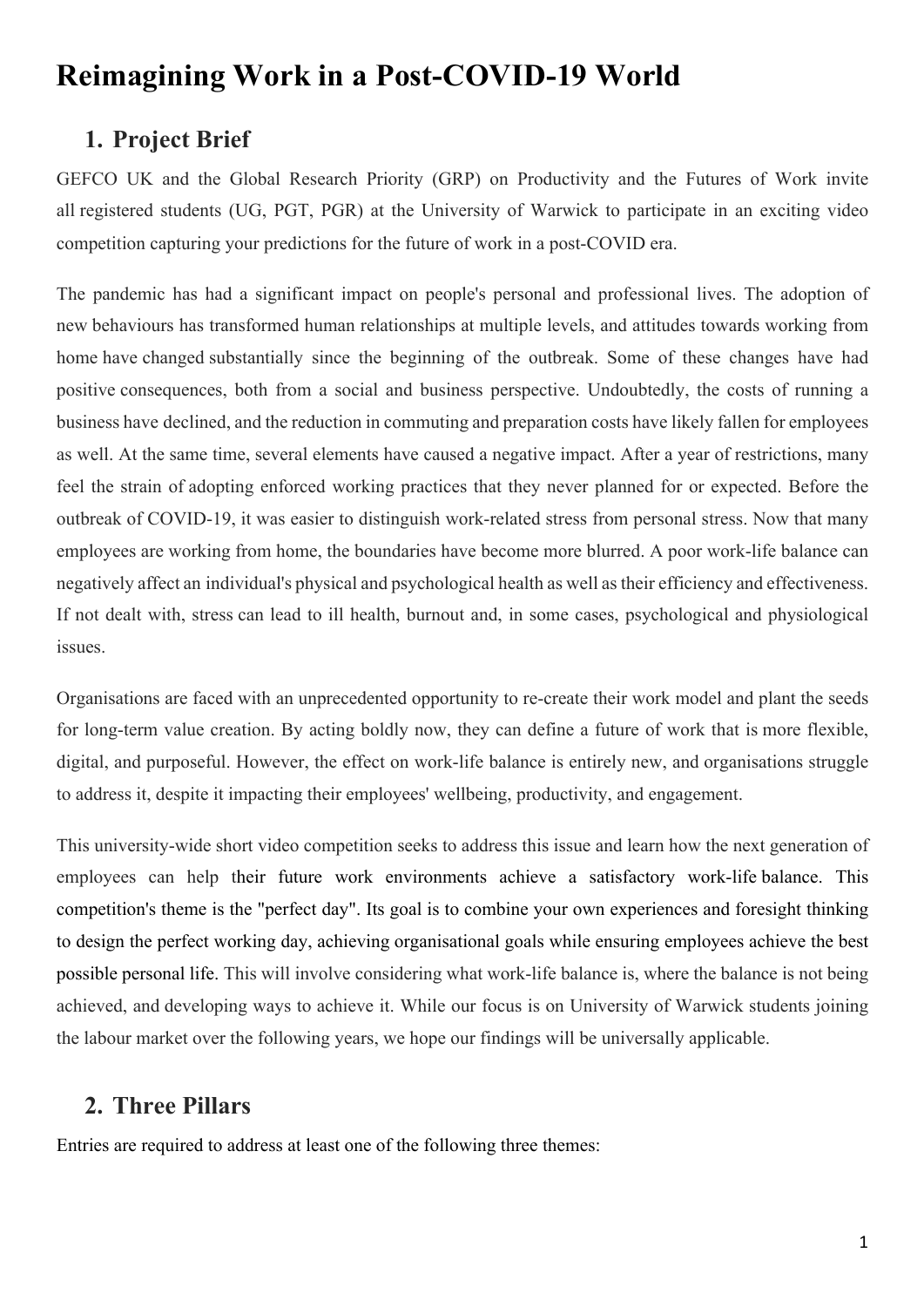

and efficiency and lowering firms' costs

**3. Awards**

help them adapt to the new working

environments?

### *Submit a short video exploring how we may work, live and thrive in the post-pandemic future for the chance to win up to £700 prize money!*

6 finalist entries will be selected by an expert panel of judges (from industry and academia) and will be invited to participate in a Live Event on the 30th June 2021, during which the winners of the following 4 categories will be announced.

### Scalability Sustainable Outside the  $(f,400)$ **Business Box Thinking** Most scalable, impact- $(4.400)$ driven solution that  $(f.400)$ demonstrates the Solution that stands ability to be both out for its positive Most creative ethical and socially effect on the global or Winner of poll solution that responsible, as well as local environment, environmentally and at the live event community, society, or makes an impact economically economy sustainable.

Panel of Judges

## Audience

People's

Favourite

 $(f300)$ 

reuse, repair, remanufacturing, and

recycling.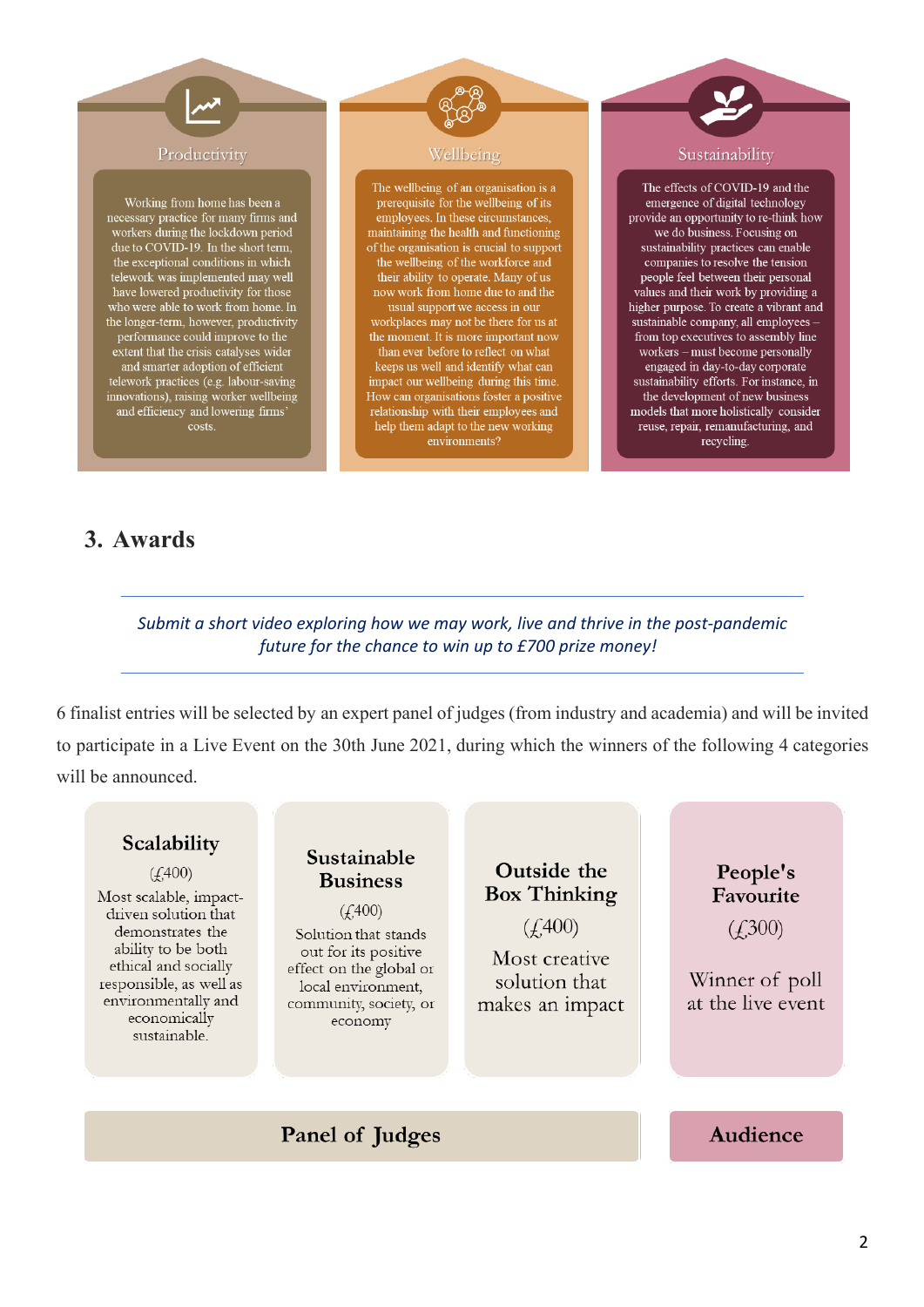## **4. Requirements**

**Video entries should:**

- Answer the question: *What would constitute a "perfect" day at work for you post-COVID-19?*
	- o And fit within at least one of the 3 pillars
- Be a maximum of 5 minutes long
- Be either a recording including yourself, a voice-over of a selection of original illustrations/videos/photos, or a combination of both.
- Be submitted on behalf of one student or as a team of up to 2 students

At least one student per entry must be available to participate in the live event on the 30<sup>th</sup> June 2021.

### **Judging criteria:**

- Response to the aims of the GEFCO & GRP Competition 2021
- Originality and creativity of the video entry
- Focus and clarity of argument construction
- Quality of response
- Impact, scalability of the proposed solution

## **5. Timeline**



**For any questions you may have, please contact Nikos.katsanakis@warwick.ac.uk and/or Aitana.ucles@warwick.ac.uk.**